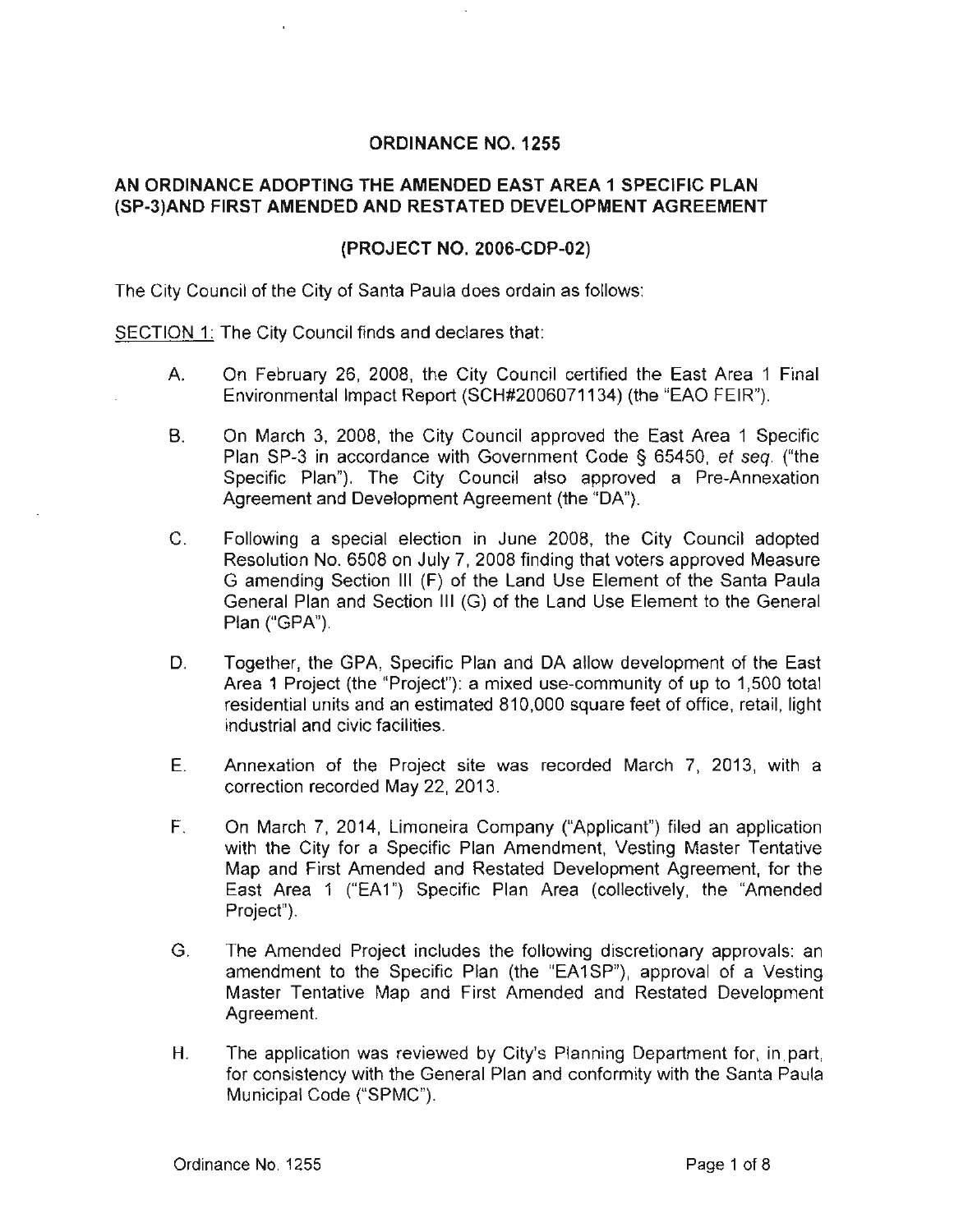- I. In addition, the City reviewed the project's environmental impacts under the California Environmental Quality Act (Public Resources Code §§ 21000, et seq., "CEQA") and the regulations promulgated thereunder (14 Cal. Code of Regulations §§15000, et seq., the "CEQA Guidelines").
- J. On February 17, 2015, the Planning Commission held joint public hearings with the City Council regarding the Project to receive public testimony and other evidence regarding the Project including, without limitation, information provided to the Commission by the Applicant's representative. Following the public hearing, the Planning Commission voted to recommend approval of the project to the City Council for reasons stated in Planning Commission Resolution No. 3730.
- K. This Ordinance. and its findings, is adopted based upon the evidence set forth in the entire record including, without limitation, documentary and testimonial evidence; the staff report; and such additional information set forth in the entire administrative record that is too voluminous to reference, but is on file with the City Clerk's office.

SECTION 2: Factual Findings and Conclusions. The City Council finds that the following facts exist and makes the following conclusions:

- A. The Applicant proposes to develop a portion of real property located within the EA1 Specific Plan Area that is legally described in the Application (the "Property"). The Property consists of approximately 501 acres of the EA 1 Specific Plan Area. The Property is located east of Santa Paula Creek, north of Telegraph Road, west of Haun/Orcutt Creeks and south of the Topatopa Mountains. The Project includes developing the following: 1,500 dwelling units, 25,000 square feet of light industrial, 215,000 square feet of commercial, 20 acres of civic/institutional, 92 acres of parkland and greenways, 55 acres of Agricultural Preserve (proposed to be actively farmed) and 80 acres of natural open space.
- B. The Property is currently vacant with the exception of nine existing residences, agricultural related facilities (e.g., barn, chemical storage areas, packinghouse) and agriculture uses.
- C. Property is bounded by Santa Paula Creek to the west. Areas to the north and east are comprised of agriculture and natural lands. Lands to the south are comprised of light industrial and residential uses.
- D. The Property is currently zoned SP-3 by the SPMC.
- E. No portion of the Property is subject to a Land Conservation Contracts for agricultural use.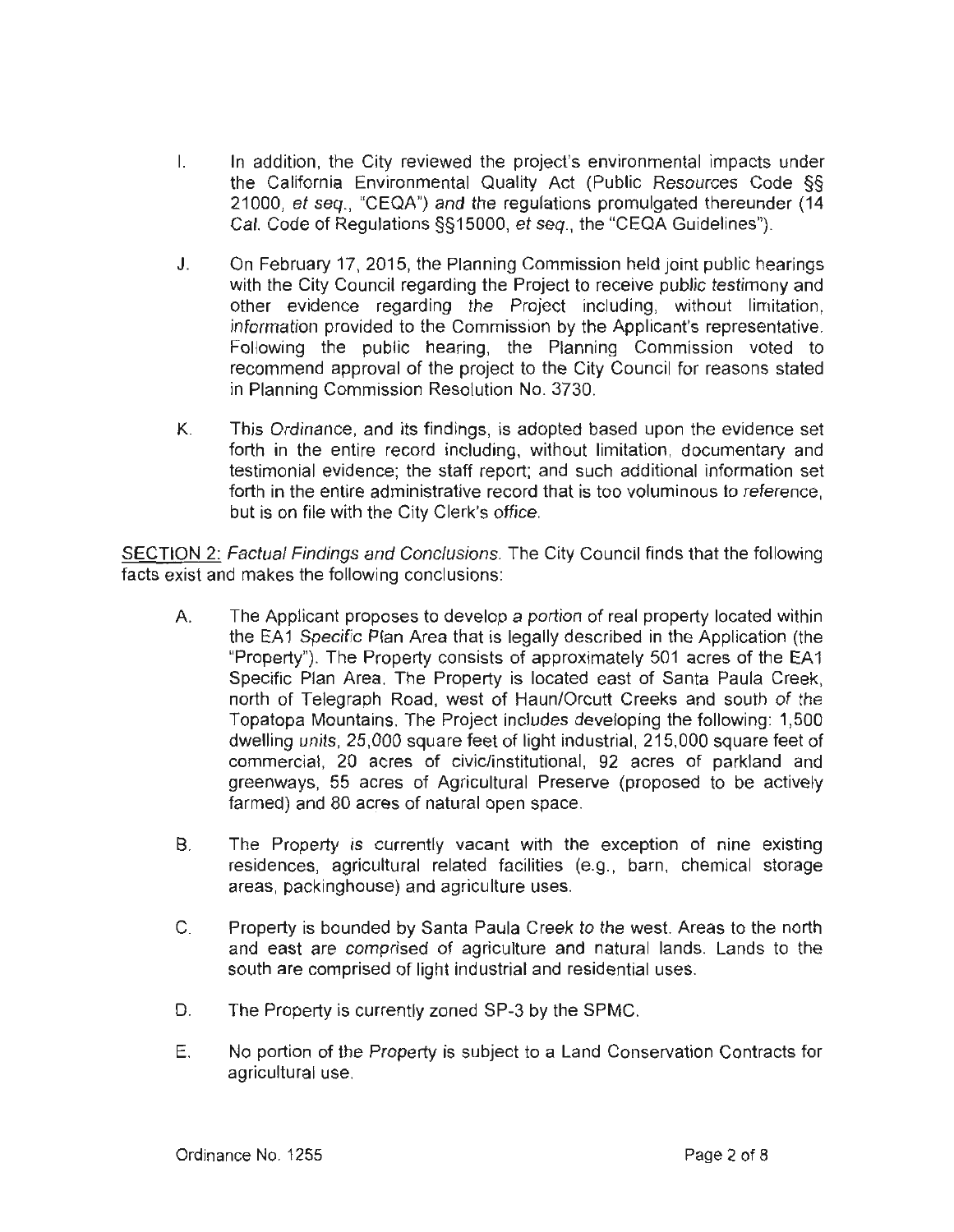- F. In addition, and without limitation, to the findings set forth above, the City Council incorporates the factual findings and conclusions set forth in the "Statement of Findings and Facts in Support of the East Area 1 Specific Plan Amendment FSEIR attached to Resolution No. 6906 as Exhibit "A," which is incorporated into this Ordinance by reference ("Additional Findings").
- G. In accordance with CEQA Guidelines § 15091 , the record upon which the City Council's findings are based is located at the Planning Department, City of Santa Paula, 970 Ventura Street. The custodian of records is the Planning Director.

SECTION 3: General Plan and SPMC. The findings set forth in Resolution No. 6907, which is separately adopted by the City Council, are incorporated by reference. As set forth in that Resolution, the Amended Project conforms to the General Plan and SPMC.

SECTION 4: Development Agreement Findings. In accordance with SPMC § 16.234.070, the City Council makes the following findings:

- A. The proposed First Amended and Restated Development Agreement ("DA") is consistent with the objectives, policies, general land uses and programs specified in the General Plan and any applicable Specific Plans as follows:
	- 1. The East Area 1 area is designated in the General Plan for future urban development.
	- 2. The DA furthers the goals of the General Plan by facilitating development within the East Area 1 area and implementing the EA1SP Amendment (SP-3) as recommended for approval by the Planning Commission.
	- 3. Nothing in the DA creates an inconsistency between the General Plan, the general land uses, or the EA1SP Amendment (SP-3) as recommended for approval by the Planning Commission.
- B. The DA is compatible with the uses authorized in, and regulations prescribed for, the zone in which the real property is located as follows:
	- 1. The DA implements the EA1SP Amendment (SP-3) and provides additional public benefits including, without limitation, schools, parks, neighborhoods, open space, commercial areas, and other amenities. Such development is consistent with the EA1SP Amendment (SP-3) and the General Plan's anticipated use of the East Area 1 area.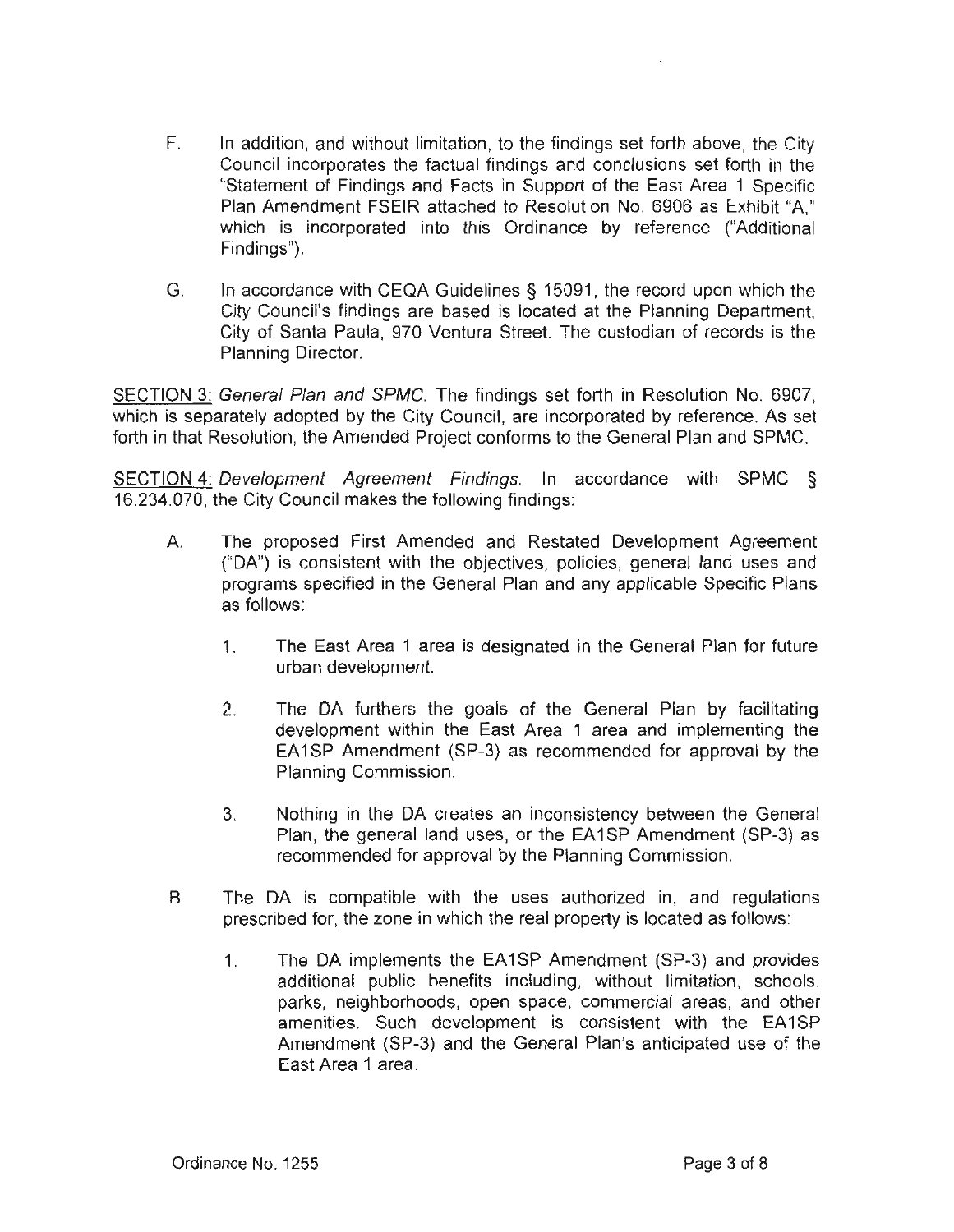- C. The DA will promote public convenience, general welfare, and good land practice as follows:
	- 1. The Project provides the schools, parks, and infrastructure required by the relevant policies and implementation measures in the General Plan and provides or exceeds the specifically required trail, park, and open space requirements in the General Plan. The EA1SP Amendment (SP-3) includes protections for wildlife as required by the General Plan.
	- 2. The DA implements the provisions of the EA1SP Amendment (SP-3).
	- 3. The project contemplated by the EA1SP Amendment (SP-3) and DA will mitigate impacts as outlined in an adopted Mitigation Monitoring and Reporting Program (MMRP).
	- 4. Implementation of the EA1SP Amendment (SP-3) will result in community benefit through a net increase in City revenues.
	- 5. Implementation of the EA1SP Amendment (SP-3) will result in a direct public benefit through construction and funding of the following: one public elementary school site; one high school; a public safety facility; water, wastewater, and reclaimed water infrastructure that will, in addition to the EA1SP Amendment (SP-3), serve the greater Santa Paula community; improved traffic level of service for affected City intersections; improved public, community, and neighborhood parks that substantially increase the City's active parklands; bicycle and multipurpose trails which connect with existing community trails; and substantial open space dedications.
	- 6. Implementation of the EA1SP Amendment (SP-3) allows the City to continue to meet its share of regional housing needs, provides for economic development, encourages efficient growth patterns by locating new development contiguous to existing development, and promotes stability in long term physical and economic development planning.
- D. The DA meets the requirements outlined in SPMC § 16.234.030 for applicability of a development agreement including:
	- 1. Construction of the subject property will be phased;
	- 2. The Project proposes over 20 dwelling units and consists of over two acres in size;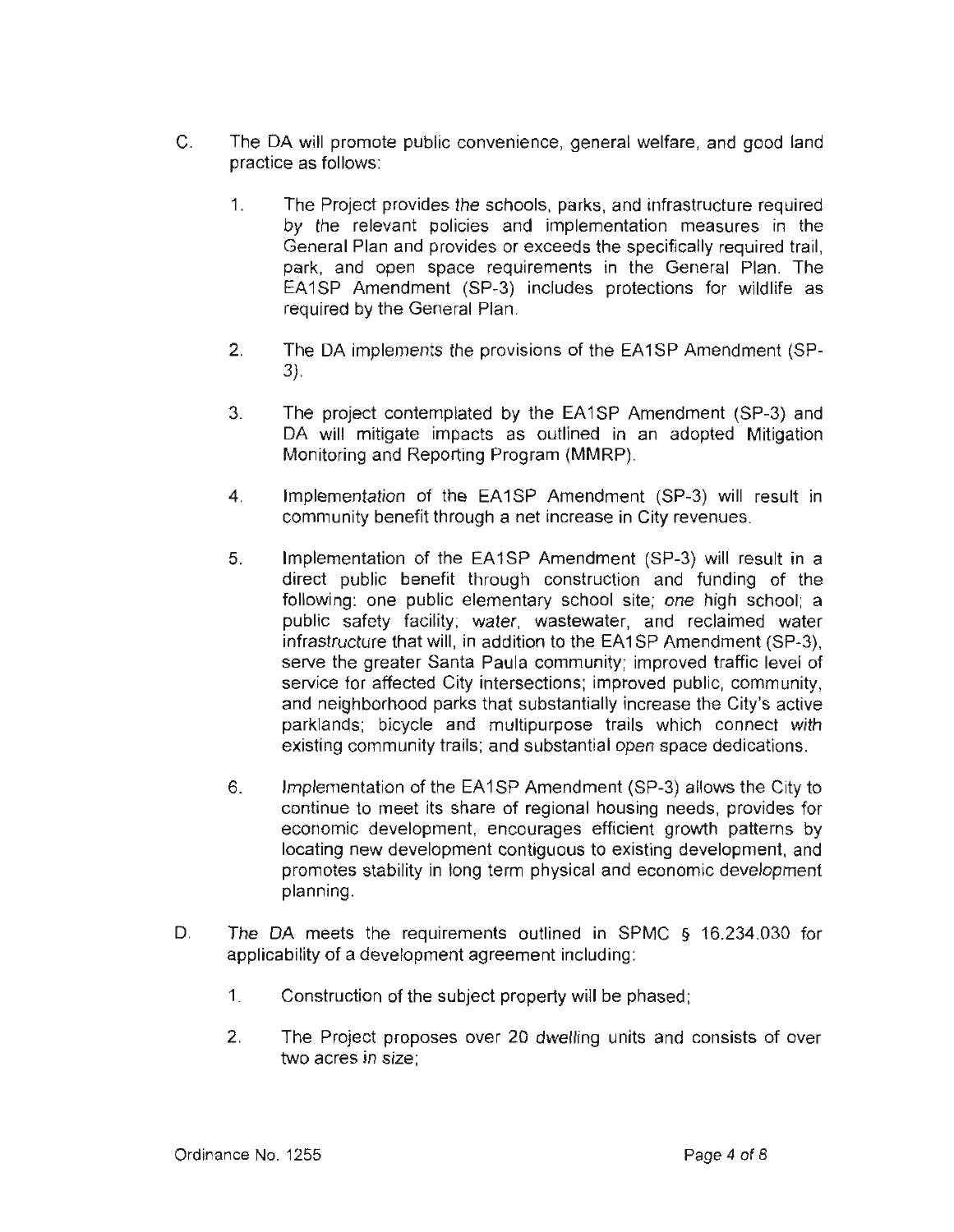- 3. The applicant submitted a request for 1,500 dwelling units within the EA1SP Amendment (SP-3).
- E. The DA will not adversely affect the orderly development of property or the preservation of property values as follows:
	- 1. The SPMC Specific Plan Zones to be established in accordance with Chapter 16.25. An application was filed by the applicant for the EA1SP Amendment (SP-3) on March 7, 2014, which provides for the orderly development of 1,500 dwelling units, 25,000 square feet of light industrial, 215,000 square feet of commercial, 20 acres of civic/institutional, 92 acres of parkland and greenways, 55 acres of Agricultural Preserve (proposed to be actively farmed) and 80 acres of natural open space. The EA1SP Amendment is designated as SP-3 in the SPMC.
	- 2. Requires implementation of the required mitigation measures identified in the FSEIR.
	- 3. Notes that the Project be fiscally neutral or positive and requires payment of fees to cover general fund shortfalls during construction.
	- 4. Allocates growth management units to allow the orderly implementation of the project without precluding planned growth in other areas of the City.
	- 5. Requires development of the Project in accordance with the City's design review process and the design guidelines of the Specific Plan, to assure the City of high-quality development.
	- 6. Requires an inclusionary housing plan in accordance with the SPMC.
- F. The DA will promote and encourage the development of the proposed project in that the DA:
	- 1. Facilitates development of the East Area 1 area as anticipated by the General Plan.
	- 2. Imposes phasing requirements for infrastructure improvements and community facilities such as the fire station, police substation· and community parks.
	- 3. Specifies the required approvals to implement the project.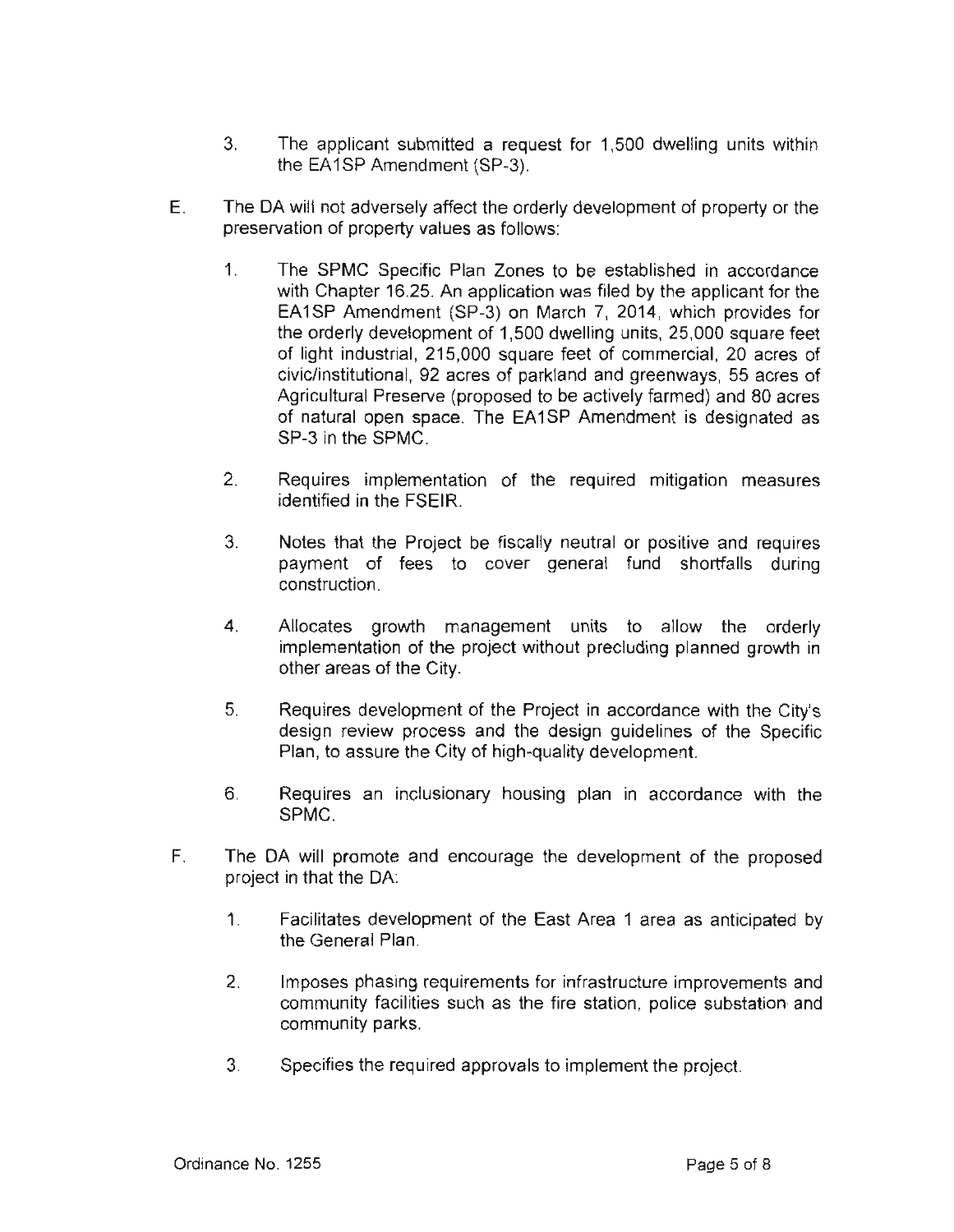- 4. Outlines the applicable development impact fees required for the project.
- 5. Encourages completion of the project within a reasonable time period by establishing a termination date on the DA of twenty-five (25) years.

#### SECTION 5: Conclusions.

- A. The Project will provide a mechanism by which the Property can be developed to provide market rate and inclusionary housing in accordance with the GP Housing Element and SPMC; active public park area; a public safety facility; and an open space and trails system and infrastructure that will serve both the development and the City as a whole, thus promoting public health, safety and general welfare through a balance of impacts and benefits to the community as stated, without limitation, in Resolution No. 6906 which certifies the FEIR and adopts statements of overriding considerations.
- B. The Amended Project is consistent with the goals, policies, and objectives of the General Plan and does not conflict with the SPMC since it would constitute the zoning and development standards for the affected Property in accordance with SPMC Chapter 16.216.
- C. The Amended Project will result in the development of a planned community which would not adversely affect surrounding properties because the Amended Project would be compatible with and similar to the characteristics of the surrounding area.
- D. The "East Area 1 Specific Plan (SP-3)" land use designation established through the East Area 1 Specific Plan Amendment is compatible with neighboring single-family residences.
- E. Fuel Management zones and a public safety facility are provided to mitigate wildfire hazards.
- F. A transportation and circulation analysis for the Amended Project is included in the FSEIR, and determines that implementation of proposed traffic mitigations will reduce traffic impacts and a traffic-calming program will be prepared to mitigate significant traffic impacts within neighborhoods.
- G. A hydrology analysis prepared for the Plans is included in the FSEIR and determines that flows from the implemented Project will be reduced below existing conditions through implementation of drainage design features and no new stormwater flows are diverted to neighboring properties.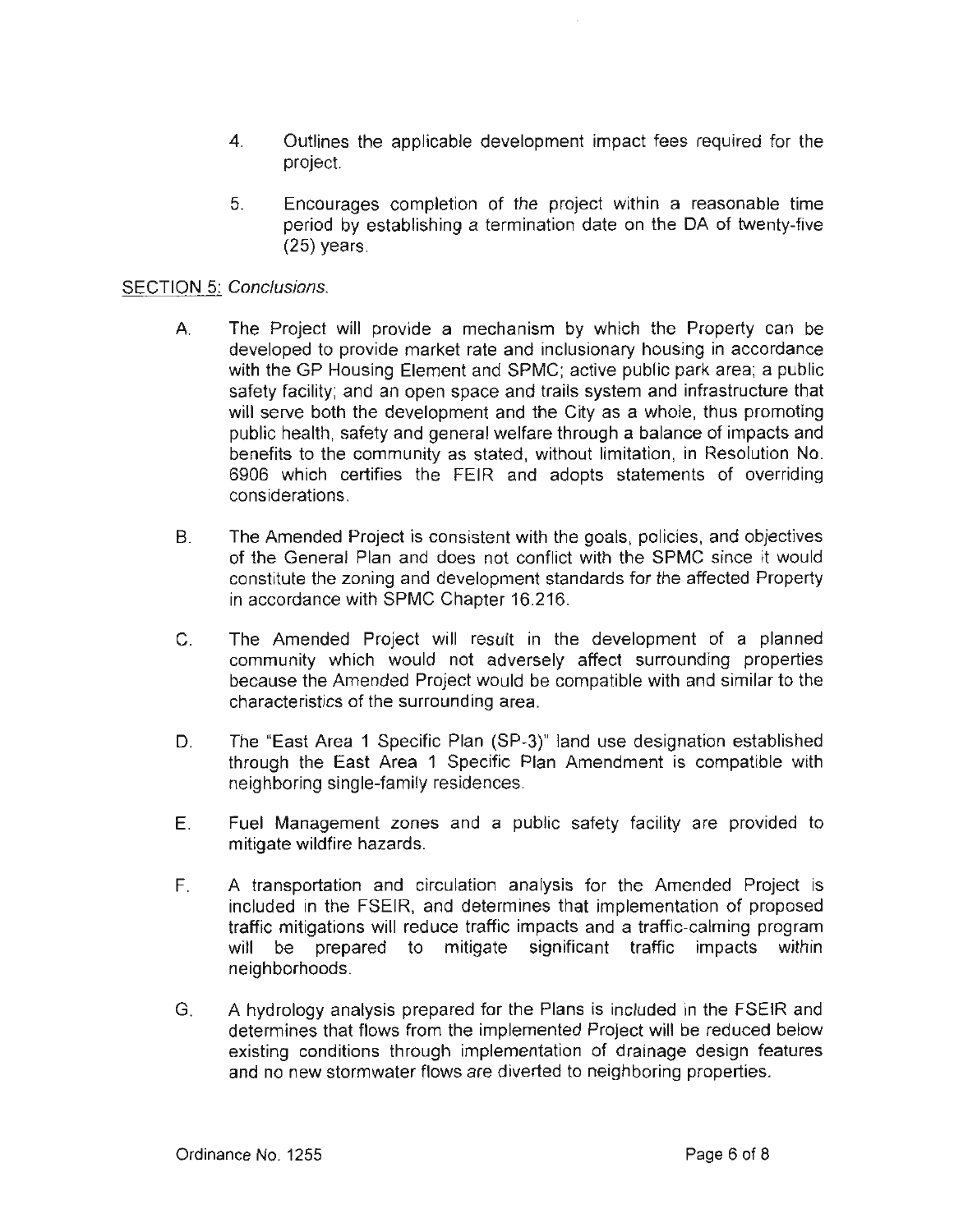H. The Project serves the goals and purpose of the SPMC because development of the Property is consistent with the SPMC, provides housing, results in a fiscally neutral or positive effect on the City's general fund, provides needed schools, public infrastructure and parklands.

**SECTION 6:** Environmental Review. This Ordinance incorporates by reference the findings and analysis set forth in Resolution No. 6906, which is separately adopted by the City Council, that certifies the FSEIR and adopts statements of overriding considerations for the Amended Project. Resolution No. 6906 also reflects the City Council findings made that, where feasible, mitigation measures are imposed and modifications incorporated into the Project which avoid or substantially lessen all significant adverse environmental impacts, and that social, economic and other benefits outweigh the remaining adverse environmental impacts that cannot be mitigated to a level of insignificance.

# SECTION 7: Approval.

- A. Subject to the conditions set forth in attached Exhibit "A," which are incorporated into this Ordinance by reference, the City Council amends the East Area 1 Specific Plan (SP-3) in its entirety as set forth in attached Exhibit "B," which is incorporated by reference. The East Area 1 Specific Plan (SP-3) attached as Exhibit B supersedes all previous zoning for the Property and, upon the effective date of this Ordinance, constitutes the zoning for the Property. The City Council notes that the Zoning Map already designates the Property as "SP-3." Accordingly, the City Council need not amend the Zoning Map.
- 8. The City Council approves the DA attached as Exhibit "C," and incorporated by reference. The Mayor is authorized to execute the DA in a form approved by the City Attorney.

SECTION 8: Technical Corrections. The City Manager, or designee, is authorized to make technical corrections, in a form approved by the City Attorney, to maps, diagrams, tables, and other, similar, documents (collectively, "Maps") that may be required to reconcile the changes made by this Ordinance with amendments made to the Maps by other City Council action in unrelated land use applications between 2008 and 2015.

SECTION 9: Reliance on Record. Each and every one of the findings and determinations in this Ordinance are based on the competent and substantial evidence, both oral and written, contained in the entire record relating to the Plans. The findings and determinations constitute the independent findings and determinations of the City Council in all respects and are fully and completely supported by substantial evidence in the record as a whole.

SECTION 10: Preservation. Repeal or amendment of any previous Specific Plan does not affect any penalty, forfeiture, or liability incurred before, or preclude prosecution and imposition of penalties for any violation occurring before this Ordinance's effective date.